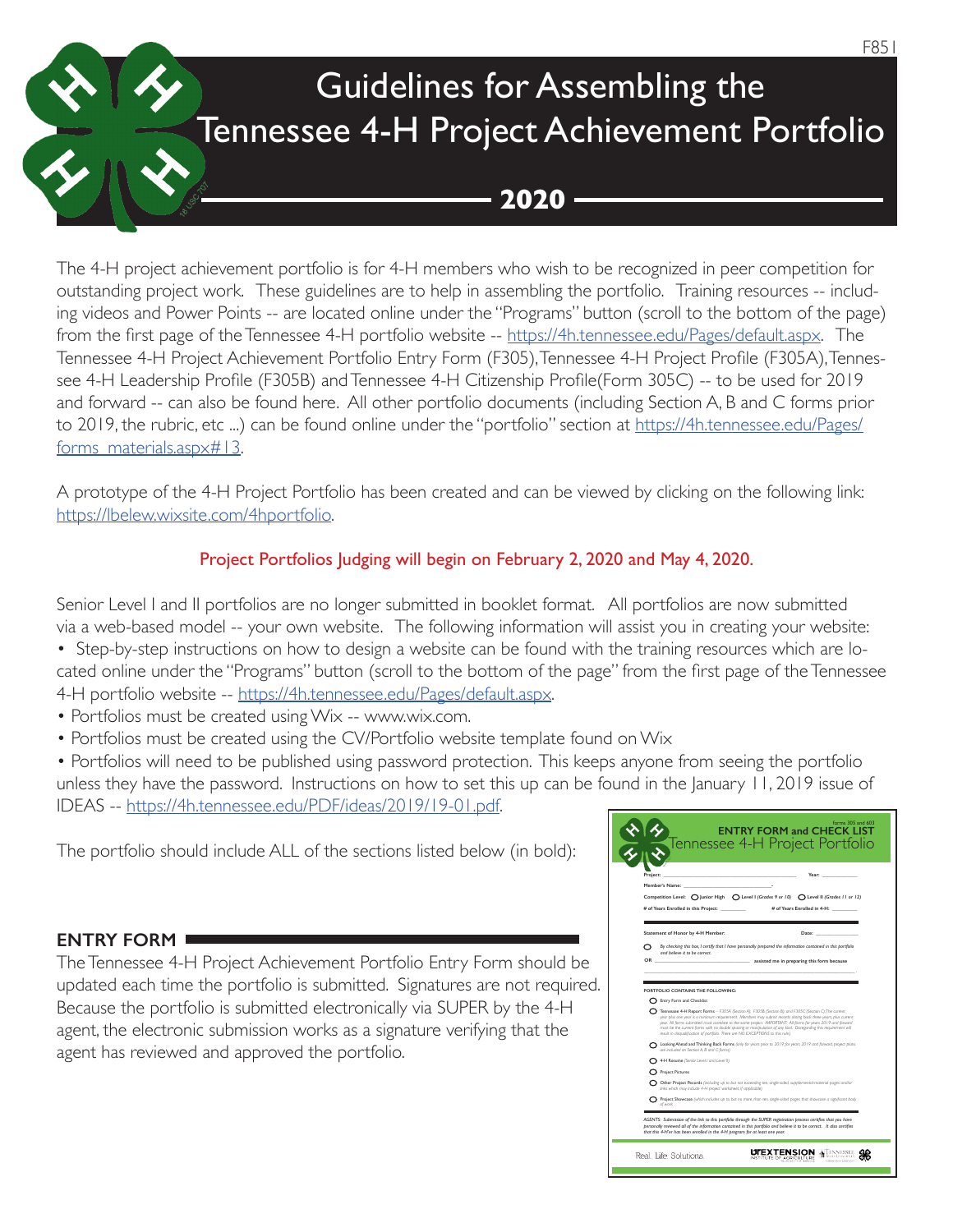## **PROJECT ACHIEVEMENT PROFILE (Sections A, B and C)**

• The Tennessee 4-H Project Achievement Profile is made up of three sections -- Section A, Section B and Section C. The purpose of these three sections is to summarize your 4-H project/learning experiences in your main project (Section A), leadership (Section B) and Citizenship (Section C). These sections give detail to what you highlighted in your narrative or resume. When completing these forms, please keep the following in mind:

• There are different forms -- We have been working through changes in the portfolio since 2017. As a result, there are a number of forms "out there." Older forms may be accessed from the following website -- https://4h. tennessee.edu/Pages/forms\_materials.aspx#13 under the "portfolio" section. For 2019 and all years forward, 4-H'ers must use the 2019 forms. These can be found online under the "Programs" button (scroll to the bottom of the page) from the first page of the Tennessee 4-H portfolio website -- https://4h.tennessee.edu/Pages/default. aspx. IMPORTANT: Entries for 2019 and all years forward must be completed on the 2019 forms and the forms may NOT be manipulated in any way (i.e. do NOT put two lines of text for each text box field, etc...) Failure to comply will result in disqualification of the portfolio. Project profile forms should be completed online for years 2017 and forward. For years prior to 2017, the forms may be typed or printed legibly. There is no "extra credit" or high score value given to those who type verses print those previous year forms.

• No additional pages or attachments may be added to the project profile forms. Use only the space allotted. Additional pages/attachments/supplements may be included in the "other project records" section at the end of the portfolio. NOTE: Again, on the 2019 forms, only allow one line of text per space. Most sections are limited to only 10 spaces. Many 4-H'ers will exceed this number of activities in a given year. A decision will need to be made regarding which activities/experiences are the most important/beneficial to add or combined into one impact statement. Training resources on how to write for impact can be found online under the "Programs" button (scroll to the bottom of the page) from the first page of the Tennessee 4-H portfolio website -- https://4h.tennessee.edu/Pages/default.aspx. Keep in mind, that the judges are looking from one year to the next to determine amount of growth in the areas of knowledge and skill.

• The quality of the work that has been done and how skills and knowledge have increased from one year to the next are much more important that how many things have been done. More is not more when it comes to the portfolio. Also note, this is a portfolio and not a scrapbook. Therefore, it should not be a collection of everything one has ever done, but rather a set of pieces of work that are displayed to show skill. Pick the "best of the best."

• Your profile forms should show your most meaningful accomplishments. It is not a task-list, to-do list, calendar, check list, etc... Therefore, when documenting your activities and experiences, please remember the following:

- Report only those things relating to your main project in Section A. The details reported here should connect back to the "big things" you highlighted in your narrative or resume.
- All information in the profiles should be a summary of each year's project record sheets, if applicable. However, the project record sheet should NOT be included with the Section A form, but in the last section of the portfolio.
- All records should be reported on a calendar year basis (January 1-December 31).
- Report information under one heading only. Avoid repetition.

NOTE: If you are entering your portfolio in February for Leadership and Citizenship competition, do NOT include the current year's records. It's only February. You haven't had the chance to do that much! When you enter your portfolio in May for main project competition, you will need to include the current year's records.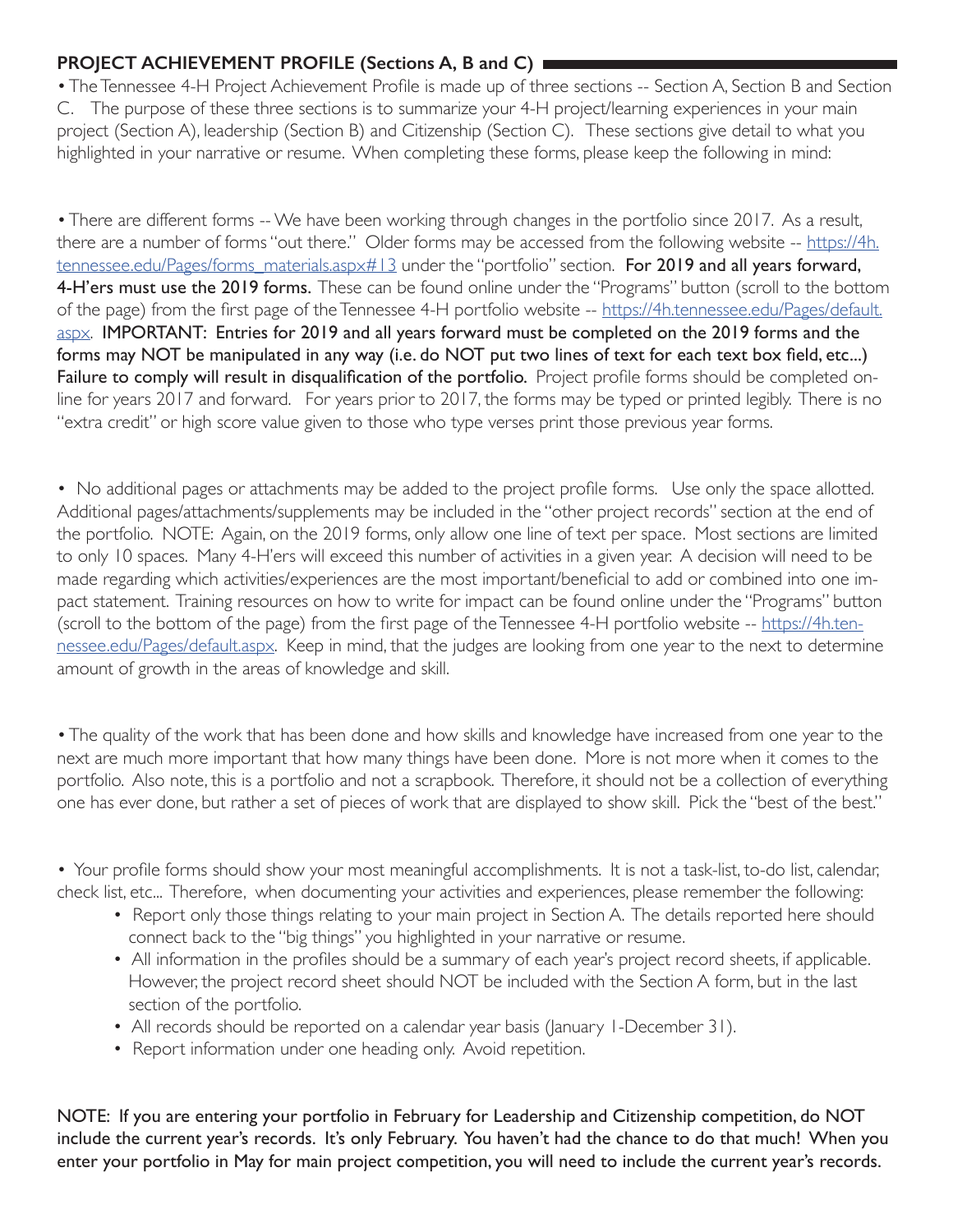#### **SECTION A - MAIN PROJECT RECORDS**

Section A forms are those in regard to your main project -- such as Swine, Line and Design, Performing Arts and Recreation, Beef, Dairy, etc... The Section A form is made up of five sections: (1) Size and Scope; (2) Project Participation -- Public Presentations; (3) Project Participation -- Exhibits; (4) Project Participation -- Educational Activities; and (5) Awards and Recognition. 2020 Section A project records should NOT be included on the 4-H portfolio website for the February 2020 contest. Each section is described below:

#### Junior High Requirements:

There is no state competition for junior high portfolios. Each region has their own rules for these portfolios, please check with your regional office.

#### Senior Level I and Level II Requirements:

Include Section A's for no more than the past three calendar years plus the current year. A minimum of two years (past year plus current year) are required. If this is an entry for February (Leadership and Citizenship), enter last year's records plus the last three calendar years. If this is an entry for main project competition (May), enter the current year plus the past three calendar years.

## 1. Project-Related Goals

All project goals are now included in the Section A, B and C forms. In the past, the project goals have been on "Thinking Ahead and Looking Back" forms. NOTE: Beginning in 2019, the project goals should be included on the respective Section A, B and C forms. There is no need to retype the Section A, B and C forms from 2018, 2017, or 2016. Old "Thinking Ahead and Looking Back" will be included on the Website as they currently exist. 4-H'ers are encouraged to watch the training video on how to write goals. SMART goals are an ideal model to use. Goals should be challenging, but something that a 4-H'er

can work to reach on his/her own and independent of the actions of others. There should be a minimum of one and a maximum of three goals listed.

## 2. Size and Scope

List the highlights of your project, including the size, scope and growth of the project. Size would be indicated by the numbers (number of items, number of hours, number of times, etc.) while scope would be determined by the variety of things you have done. Use the drop-down menu to show size with total number of times and unit of measurement. Show scope by the variety of activities conducted or learning experiences in which you participated. These may include camps, project work, conferences, judging teams, events, career exploration, project groups, tours, internships, skill-a-thons, workshops, etc... Please include any 4-H and non-4-H work that relates to your project work. Be sure to indicate profits, losses or savings if something done in the project saved the member or family



money. Again, there may not be space to list everything that has been done. Be selective and list the "best of the best" or combine like items to show impact Events which the member organized or conducted for other members should be listed in the leadership profile (Section B).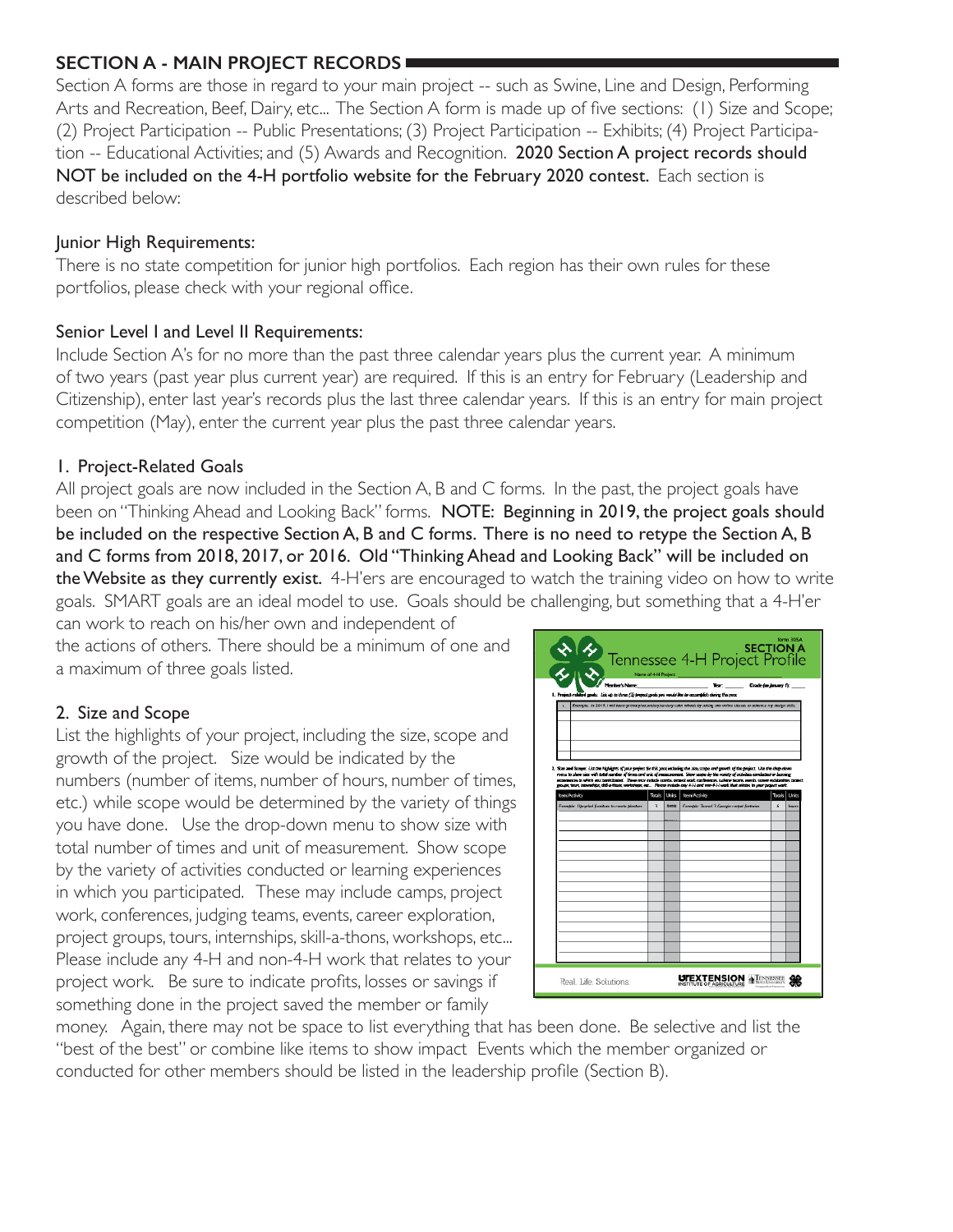#### 3. Presentations and Exhibits

List the titles/types of public presentations given which relate to this project. Practice times should not be reported. Presentations can include speeches, demonstrations, interactive exhibits, interviews, oral reasons, illustrated talks, media presentations, interactive exhibits, videos, and displays at 4-H meetings, shows, fairs, contests which may include, but are not limited to, animal shows, fashion revues, project displays, posters and other public exhibits, etc. Record the number of times the presentation was made on each level. Presentations reported here should have been made to some organized group. First, be sure in this and all other sections to indicate the level on which participation occurred by using the appropriate letters - local (L), county (C), multi-county (M), regional (R), state (S) and national (N). Note: Participation involving more than one county would be multi-county (M)); participation involving more than one region would be state (S); participation involving more than one state would be national (N). Indicate the type of presentation, number of times and the level. Identify level by using the drop-down menu. When selecting the "level", choose the highest level at which this activity was executed. Note: The number of times indicated may reflect both the number of times at the level denoted and any and all levels prior.

#### 4. Awards and Recognition

List the awards, trips, medals, plaques, trophies,ribbons, scholarships and other recognition received from both 4-H and non-4-H sources that are in relation to this project. Use the drop-down menu to indicate the level. When selecting the "level", choose the highest level at which this activity was executed. One purpose of this section is to show the quality of work done, not the number of awards received.

## 5. Education, Skills and Project Goal Outcomes

Describe the lessons and skills you learned this year related to your project based on the goals you identified in the first section (1). Again, in the past, the project outcomes (and goals) have been on "Thinking Ahead and Looking Back" forms. NOTE: Beginning in 2019, the project outcomes (and goals) should be included on the respective Section A, B and C forms. There is no need to retype the Section A, B and C forms from 2018, 2017, or 2016. Old "Thinking Ahead and Looking Back" will be included on the Website as they currently exist.

## **SECTION B - LEADERSHIP PROJECT RECORDS**

Section B forms focus on leadership experiences. The Section B form is made up of five main sections: (1) Project-Related Goals; (2) Leadership with 4-H Groups; (2) Leadership with Individual 4-H Members; (3) Leadership Experiences at 4-H Events; (4) Leadership in Other Organizations of Which You Are a Member; (5) Leadership in Marketing 4-H; and (6) Education, Skills and Project Goal Outcomes. 2020 Section B project records should NOT be included on the 4-H portfolio website for the February 2020 contest.

#### Junior High Requirements:

There is no state competition for junior high portfolios. Each region has their own rules for these portfolios, please check with your regional office.

## Senior Level I and Level II Requirements:

Include Section B's for no more than the past three calendar years plus the current year. A minimum of two years (past year plus current year) are required. If this is an entry for February (Leadership and Citizenship), enter last year's records plus the last three calendar years. If this is an entry for main project competition (May), enter the current year plus the past three calendar years.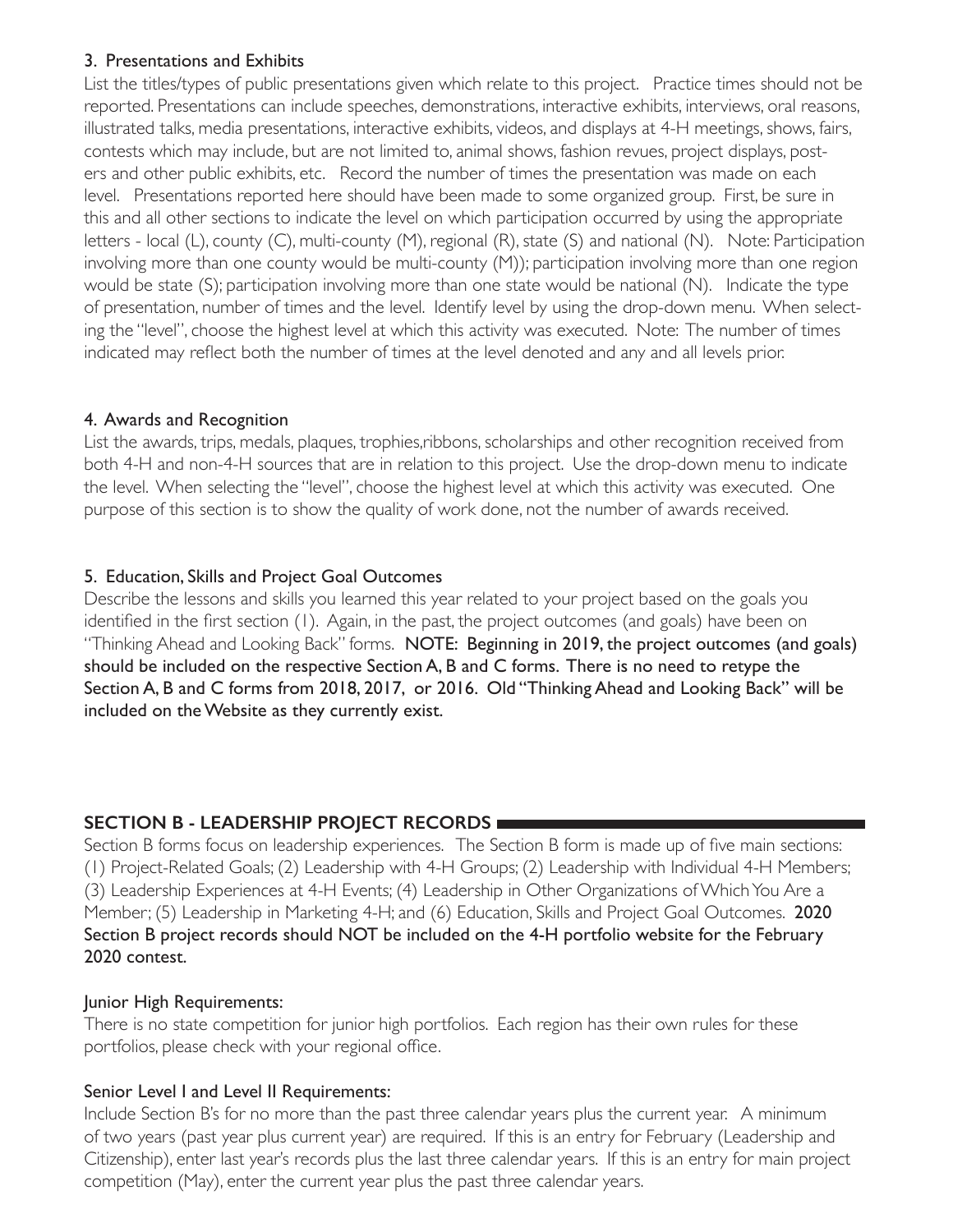#### 1. Project-Related Goals

All project goals are now included in the Section A, B and C forms. In the past, the project goals have been on "Thinking Ahead and Looking Back" forms. NOTE: Beginning in 2019, the project goals should be included on the respective Section A, B and C forms. There is no need to retype the Section A, B and C forms from 2018, 2017, or 2016. Old "Thinking Ahead and Looking Back" will be included on the Website as they currently exist. 4-H'ers are encouraged to watch the training video on how to write goals. SMART goals are an ideal model to use. Goals should be challenging, but something that a 4-H'er can work to reach on his/her own and independent of the actions of others. There should be a minimum of one and a maximum of three goals listed.

#### 2. Leadership with 4-H Groups

Summarize the kind of leadership given to any of five different groups including project groups, clubs, judging teams, special interest groups and camps. Include the result of the member's leadership efforts with the individuals and the group(s). Summarize this year's experiences as a junior or teen leader in this section. Use the drop-down menu to indicate which kind of 4-H group -- project groups, clubs, judging teams, special interest groups and camps -- the leadership was conducted. Leadership may include, but is not limited to, specific roles such as offices held, leadership work with committees, activities to which you gave leadership, leadership training events you led or attended, etc... Leadership is NOT instances in which you helped or assisted - this is citizenship and should be included in Section C. Be sure to explain your specific responsibility for each.

|                                                                               | Year: Cracle (on Jonany 1):                                                                                                                                                                                                                                                                                                                                                                                                                                                                                                                                                                    |              |
|-------------------------------------------------------------------------------|------------------------------------------------------------------------------------------------------------------------------------------------------------------------------------------------------------------------------------------------------------------------------------------------------------------------------------------------------------------------------------------------------------------------------------------------------------------------------------------------------------------------------------------------------------------------------------------------|--------------|
|                                                                               | 1. Project-related goals: List up to three (3) project goals you would like to commplet during this year.                                                                                                                                                                                                                                                                                                                                                                                                                                                                                      |              |
|                                                                               | Example: My goal is to improve my presentation skills by creating an outline for each presentation in an effort to use note less.                                                                                                                                                                                                                                                                                                                                                                                                                                                              |              |
|                                                                               |                                                                                                                                                                                                                                                                                                                                                                                                                                                                                                                                                                                                |              |
|                                                                               |                                                                                                                                                                                                                                                                                                                                                                                                                                                                                                                                                                                                |              |
|                                                                               |                                                                                                                                                                                                                                                                                                                                                                                                                                                                                                                                                                                                |              |
|                                                                               |                                                                                                                                                                                                                                                                                                                                                                                                                                                                                                                                                                                                |              |
|                                                                               | 2. Leadership with 4-H groups: Summarize this year's experiences as a junior or tean leader in this section. One the drop-down ment to<br>indicate which kind of 41-1 group -- project group or special interest group; judging teams; chán; or camp -- the leadership was conducted<br>Leadership may include, but is not finited to, specific roles such as offices held, leadership work with committees, activities to which you gone.<br>leadership, leadership training events you led ar attended etc., Leadership is NGT instances in which you helped or assisted. Be sure to explain |              |
| your specific responsibility for excit-<br><b>Type of Project or Activity</b> | Size and Scope of What You Did                                                                                                                                                                                                                                                                                                                                                                                                                                                                                                                                                                 | 4-H Group    |
| Examble: Card Committee Chairman                                              | Created/Demonstrated flash cards (4 topics/4 sets) for training                                                                                                                                                                                                                                                                                                                                                                                                                                                                                                                                | Judging Team |
|                                                                               |                                                                                                                                                                                                                                                                                                                                                                                                                                                                                                                                                                                                |              |
|                                                                               |                                                                                                                                                                                                                                                                                                                                                                                                                                                                                                                                                                                                |              |
|                                                                               |                                                                                                                                                                                                                                                                                                                                                                                                                                                                                                                                                                                                |              |
|                                                                               |                                                                                                                                                                                                                                                                                                                                                                                                                                                                                                                                                                                                |              |
|                                                                               |                                                                                                                                                                                                                                                                                                                                                                                                                                                                                                                                                                                                |              |
|                                                                               |                                                                                                                                                                                                                                                                                                                                                                                                                                                                                                                                                                                                |              |

## 2. Leadership with Individual 4-H Members

Describe the type, size and scope of leadership given to individual 4-H members. Individual 4-H members, in this instance, are those not associated with any type of 4-H club, group or camp. Use the drop-down menu to indicate the level on which participation occurred by using the appropriate letters local (L), county (C), multi-county (M), regional (R), state (S) and national (N).

## 3. Leadership Experiences at 4-H Events

Report all 4-H events with which the member has served in a leadership role which are not reported in "Leadership with 4-H Groups." Using the drop-down menu, indicate the level of the event -- Local (L); County (C); Multi-County (M); Regional (R); State (S) or National (N) and the number of times in which the leadership experience occurred.

## 4. Leadership in Other Organizations of Which You Are a Member

List your leadership responsibilities and roles in all other organizations (not 4-H) in which you participate. Leadership may include, but is not limited to, specific roles such as offices held, leadership work with committees, activities to which you gave leadership, leadership training events you led or attended, etc... Leadership is NOT instances in which you helped or assisted. Be sure to explain your specific responsibility for each. Indicate level Local (L); County (C); Multi-County (M); Regional (R); State (S) or National (N) and the number of times each leadership activity was conducted using the drop-down menu. When selecting the "level", choose the highest level at which this activity was executed. Note: The number of times indicated may reflect both the number of times at the level denoted and any and all levels prior.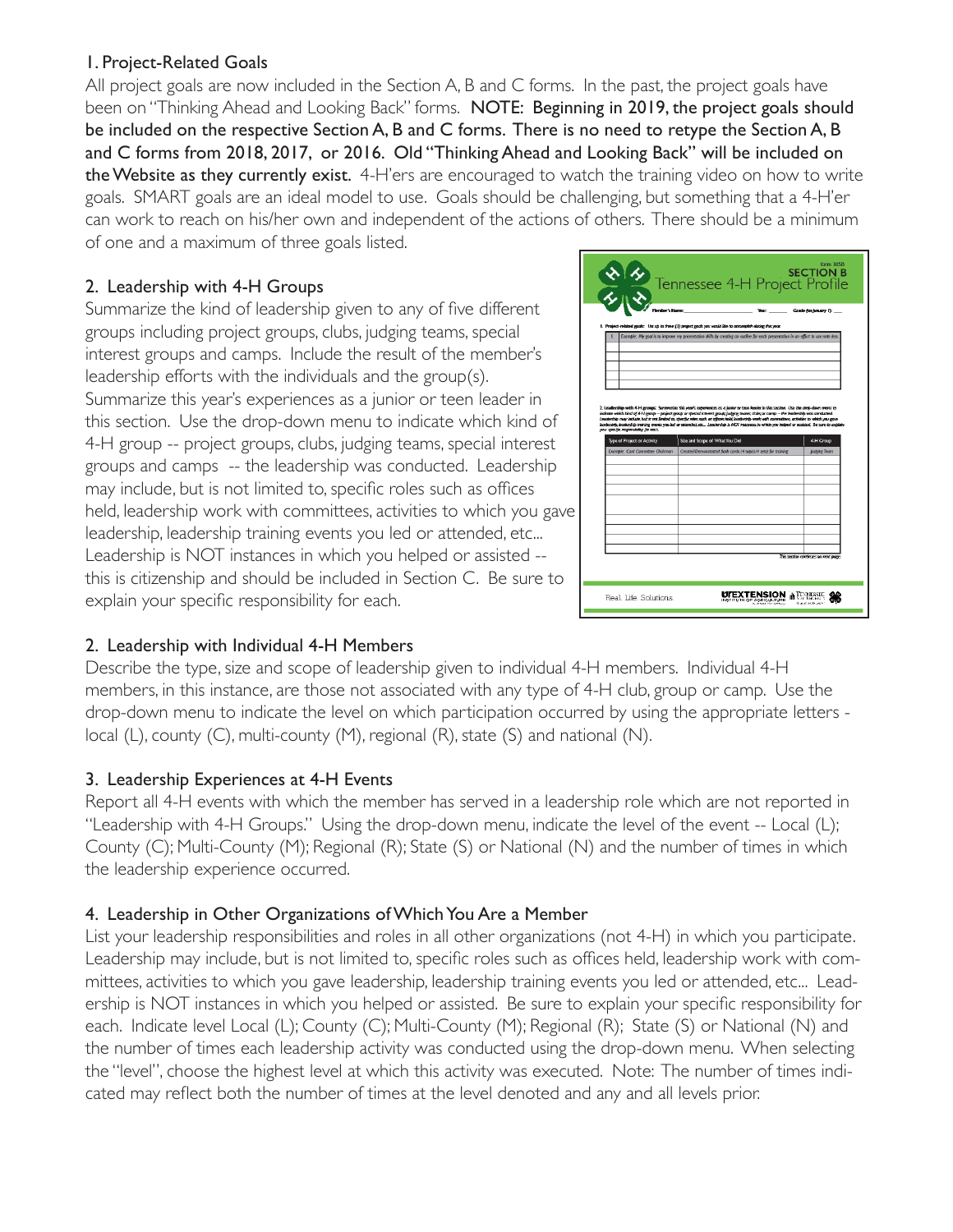#### 5. Leadership in Marketing 4-H

List any leadership roles performed while promoting 4-H. Examples would be leadership roles involved with National 4-H Week, representing 4-H before other groups, exhibits, displays, floats, etc or any other event and/or activity done to promote 4-H. Use the drop-down menu to indicate level -- Local (L); County (C); Multi-County (M); Regional (R); National (N) and the number of times. Note your leadership responsibility(ies) with each event or activity.

## 6. Education, Skills and Project Goal Outcomes

Describe the lessons and skills you learned this year related to your project based on the goals you identified in the first section (1). Again, in the past, the project outcomes (and goals) have been on "Thinking Ahead and Looking Back" forms. NOTE: Beginning in 2019, the project outcomes (and goals) should be included on the respective Section A, B and C forms. There is no need to retype the Section A, B and C forms from 2018, 2017, or 2016. Old "Thinking Ahead and Looking Back" will be included on the Website as they currently exist.

## **SECTION C - CITIZENSHIP PROJECT RECORDS**

Section C forms focus on citizenship experiences. Citizenship activities include those things that contribute to the welfare of the club or group members, other individuals or the community. Only

| $\frac{1}{2}$                                                          | SECTION B<br>Tennessee 4-H Project Profile                                                                                                                                                                                                                                                                                                                                                                                                        | form 305B                            |
|------------------------------------------------------------------------|---------------------------------------------------------------------------------------------------------------------------------------------------------------------------------------------------------------------------------------------------------------------------------------------------------------------------------------------------------------------------------------------------------------------------------------------------|--------------------------------------|
|                                                                        | 1. Project-related goals: List up to three (3) project goals you would like to accomplish during this year.                                                                                                                                                                                                                                                                                                                                       | Year: Grade (on January 1): __       |
|                                                                        | Example: My goal is to improve my presentation skills by creating an outline for each presentation in an effort to use note less.                                                                                                                                                                                                                                                                                                                 |                                      |
|                                                                        |                                                                                                                                                                                                                                                                                                                                                                                                                                                   |                                      |
|                                                                        | 2. Leadership with 4-H groups. Summarize this year's experiences as a junior or teen teader in this section. Use the drop-down menu to                                                                                                                                                                                                                                                                                                            |                                      |
| your specific responsibility for each.                                 | indicate which hind of 4-H group - project group or special interest group; judging teams; chairs or camp - the leadership was conducted.<br>Leadership may include, but is not finited to, specific roles such as offices haid, leadership work with committees, activities to which you gone.<br>leadership, leadership training events you led or attended etc Leadership is NCT instances in which you helped or assisted. Be sure to explain |                                      |
| <b>Type of Project or Activity</b><br>Examble: Card Committee Chairman | Size and Scope of What You Did<br>Created/Demonstrated flash cards (4 topics/4 sets) for training                                                                                                                                                                                                                                                                                                                                                 | 4-H Group<br>Judging Tecm            |
|                                                                        |                                                                                                                                                                                                                                                                                                                                                                                                                                                   |                                      |
|                                                                        |                                                                                                                                                                                                                                                                                                                                                                                                                                                   |                                      |
|                                                                        |                                                                                                                                                                                                                                                                                                                                                                                                                                                   |                                      |
|                                                                        |                                                                                                                                                                                                                                                                                                                                                                                                                                                   |                                      |
|                                                                        |                                                                                                                                                                                                                                                                                                                                                                                                                                                   |                                      |
|                                                                        |                                                                                                                                                                                                                                                                                                                                                                                                                                                   |                                      |
|                                                                        |                                                                                                                                                                                                                                                                                                                                                                                                                                                   |                                      |
|                                                                        |                                                                                                                                                                                                                                                                                                                                                                                                                                                   |                                      |
|                                                                        |                                                                                                                                                                                                                                                                                                                                                                                                                                                   |                                      |
|                                                                        |                                                                                                                                                                                                                                                                                                                                                                                                                                                   | This section continues on rest page. |

 4-H-related citizenship activities should be reported. The Section C form is made up of the following sections: (1) Project-Related Goals; ; (2) 4-H Project Citizenship; (3a) Other Citizenship Activities -- Government; (3b) Other Citizenship Activities -- Global; and (3c) Other Citizenship Activities -- Family and Friends; (3d) Other Citizenship Activities -- Community; and (4) Education, Skills and Project Goal Outcomes. 2020 Section C project records should NOT be included on the 4-H portfolio website for the February 2020 contest. Each section is described below:

#### Junior High Requirements:

 There is no state competition for junior high portfolios. Each region has their own rules for these portfolios, please check with your regional office.

## Senior Level I and Level II Requirements:

 Include Section C's for no more than the past three calendar years plus the current year. A minimum of two years (past year plus current year) are required. If this is an entry for February (Leadership and Citizenship), enter last year's records plus the last three calendar years. If this is an entry for main project competition (May), enter the current year plus the past three calendar years.

## 1. Project-Related Goals

All project goals are now included in the Section A, B and C forms. In the past, the project goals have been on "Thinking Ahead and Looking Back" forms. NOTE: Beginning in 2019, the project goals should be included on the respective Section A, B and C forms. There is no need to retype the Section A, B and C forms from 2018, 2017, or 2016. Old "Thinking Ahead and Looking Back" will be included on the Website as they currently exist. 4-H'ers are encouraged to watch the training video on how to write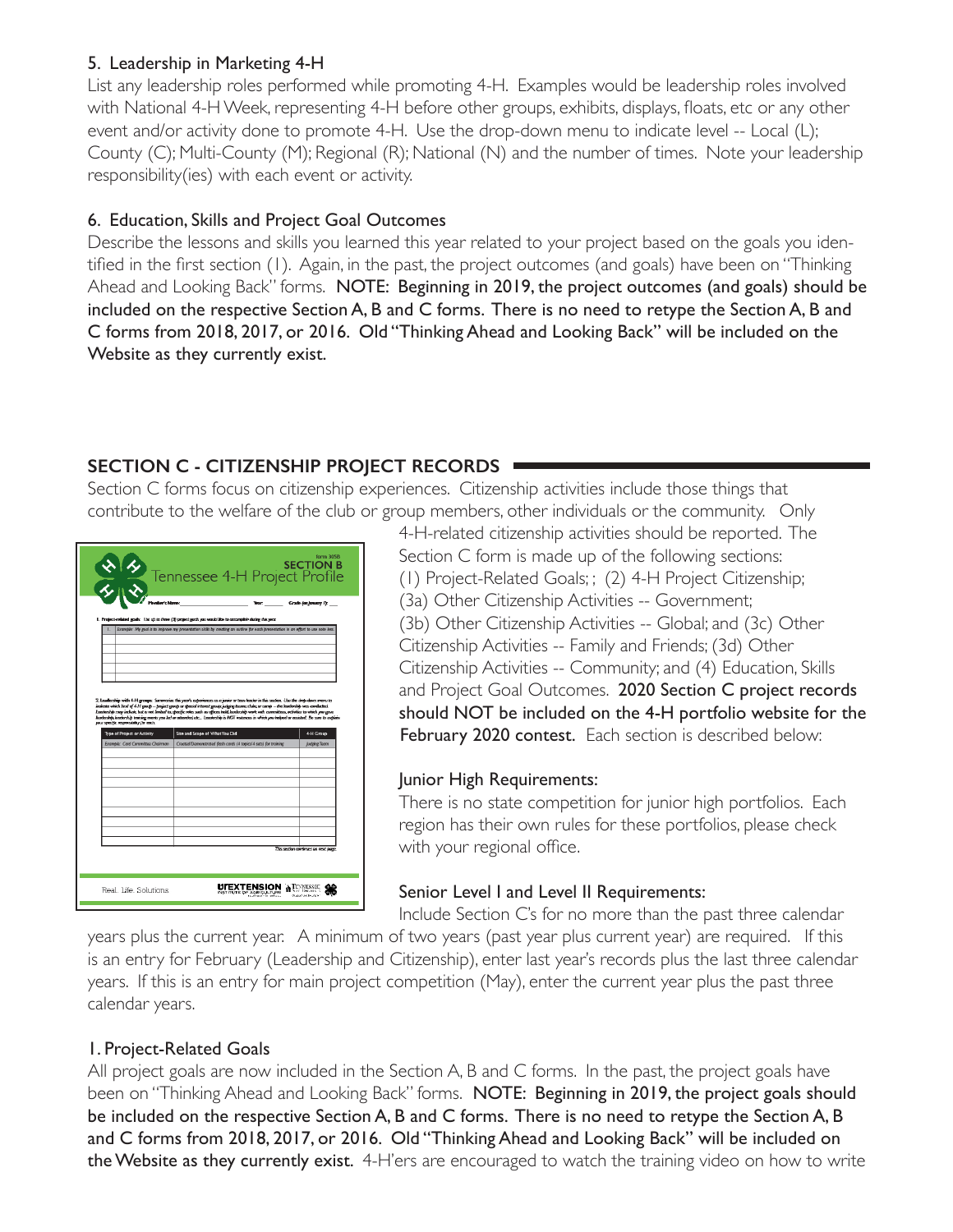#### 2. 4-H Project Goals, *continued*

goals. SMART goals are an ideal model to use. Goals should be challenging, but something that a 4-H'er can work to reach on his/her own and independent of the actions of others. There should be a minimum of one and a maximum of three goals listed.

## 2. 4-H Project Citizenship

List citizenship and community service experiences completed as an individual 4-H member or as a member of a 4-H group that (1) contributed to the welfare of your club or group members, other individuals, our community, nation and/or world. ; and (2)relate to the main 4-H project. (The main project is the one reported in Section A.) Include the kind, size and scope of each activity. This may include the number of people involved, hours of service, length of project, items made, etc...

## 3. Other 4-H Citizenship

Use this section to report any 4-H citizenship experiences which do not relate to the main project. All work done in the 4-H Citizenship Project would b reported here. Local, state and international activities may be reported under the three following headings:

## 3.b. Global

List activities which contributed to a better understanding of world issues and/or increased cultural awareness and describe the size and scope of the activity in the space provided.

## 3.c. Family and Friends

List activities which contributed to the welfare and/or understanding of your family and friends and describe the size and scope of the activity in the space provided.

## 3.d. Community

List activities which contributed to the welfare and/or understanding of your community and describe the size and scope of the activity in the space provided.

## 4. Education, Skills and Project Goal Outcomes

Describe the lessons and skills you learned this year related to your project based on the goals you identified in the first section (1). Again, in the past, the project outcomes (and goals) have been on "Thinking Ahead and Looking Back" forms. NOTE: Beginning in 2019, the project outcomes (and goals) should be included on the respective Section A, B and C forms. There is no need to retype the Section A, B and C forms from 2018, 2017, or 2016. Old "Thinking Ahead and Looking Back" will be included on the Website as they currently exist.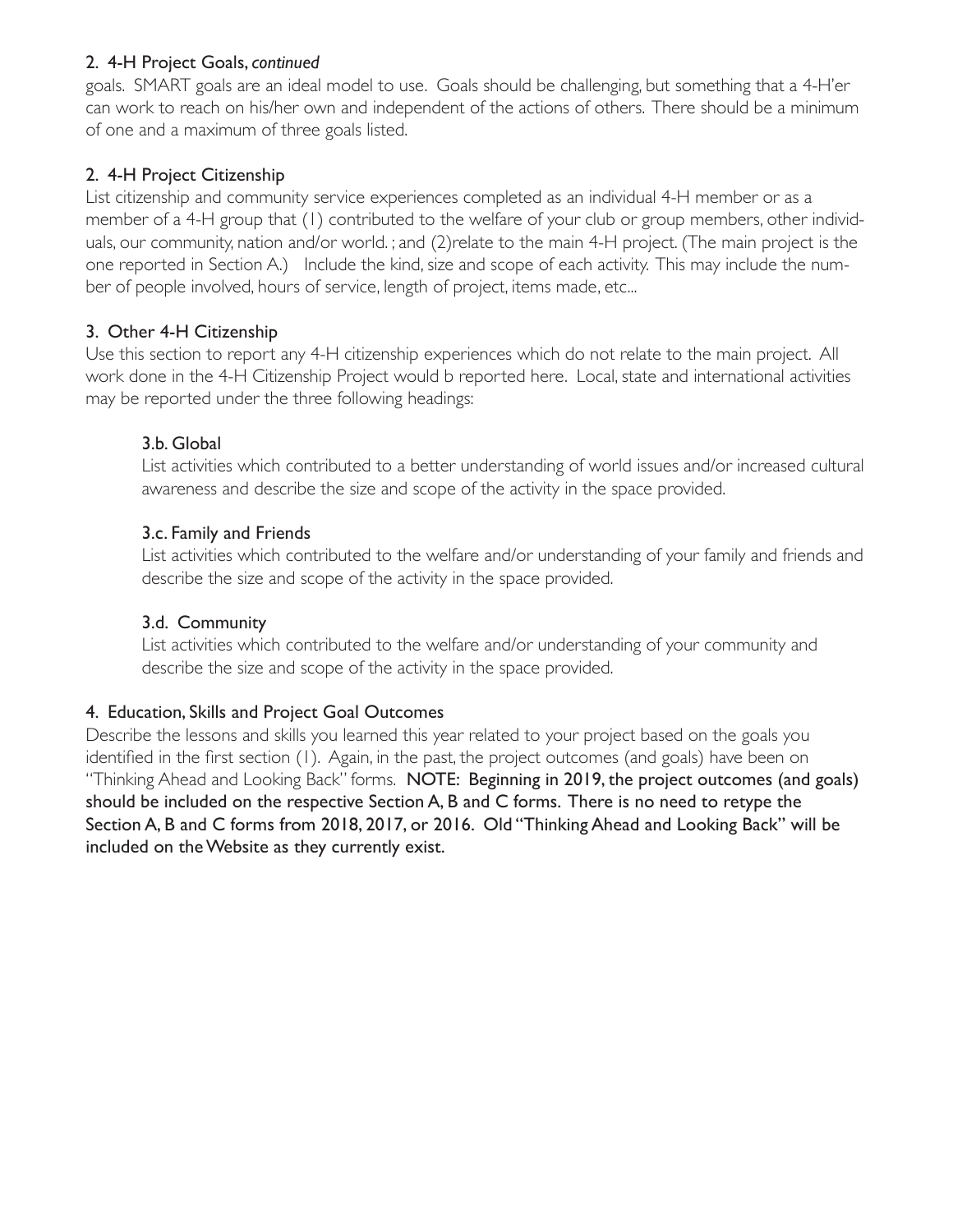#### **PROJECT GOALS (Old "Thinking Ahead and Looking Back" Forms)**

This section of the portfolio includes the "Thinking Ahead and Looking Back" forms. These forms are only for years 2018 and prior. It is acceptable to include plans and records for the Main Project area, Leadership and Citizenship. However, portfolios will only be judged on the project area in which they have been entered. Records should be put in with the most current in the front.

Project plans and records should document the information presented in the project profile (Sections A, B or C). If you have kept up with a Tennessee 4-H Project Record Worksheet (F540), please do not include it here. This also goes for any forms or records which may have been developed to track project efforts, reports of studies, experiments, news articles, certificates, and/or other fillers.

#### Junior High Requirements:

There is no state competition for junior high portfolios. Each region has their own rules for these portfolios, please check with your regional office.

#### Senior Level I and Level II Requirements:

Include "Thinking Ahead and Looking Back" records for no more than the past three calendar years. The current year of project records will be recorded on the 2019 Section A, B and C forms for the February (Leadership and Citizenship) contest and 2020 records for the May (main project) contest. A minimum of two year of project goals are required for each portfolio. If you are a 4-H member who is submitting a portfolio for the first time, you may use the new, 2019 forms for all project records. If this is the case, you do not need to include "Thinking Ahead and Looking Back" forms..

#### **RESUME**

The resume is a requirement for BOTH Senior Level I (9th and 10th grades) AND Senior Level II (11th and 12th grade on January 1 of the current calendar year) portfolios. The purpose of developing a resume is to help you review and reflect on your 4-H experiences; recognize the skills, knowledge and accomplishments you have acquired over time; and learn to promote yourself a result of thee experiences. Your resume will be something that you can use when completing applications for college admission, scholarships, internships and/or a job.

A resume template is provided on the website template. Please take a moment to review the example/prototype website to see specifics of what might be included -- https://lbelew.wixsite.com/4hportfolio. The resume should contain the following information:

- Objectives: Fill in a one-sentence objective when you create a resume for a particular position or specific purpose. For the project achievement portfolio, your objective will be: "to highlight the skills gained through my experiences in the (name of project) project and other related 4-H experiences." Note: It is a good idea to always keep a copy of each of your old resumes. As you write one for a different position or purpose, you may change the skill(s) you wish to emphasize.
- Skills: Think about your 4-H project experiences, including leadership and citizenship. 4-H members list up to four of your strongest skills. Skills refer to things like communication, responsibility, creativity, etc... It can also be a subject matter/technical skill such as landscaping or sewing. Next to each skill, identify the experiences hat have helped you develop these skills. Keep your description brief -- one to two sentences. Provide as much detail as possible to show impact (numbers are great!). Do not retype what is included in your Section A Size and Scope section in this part!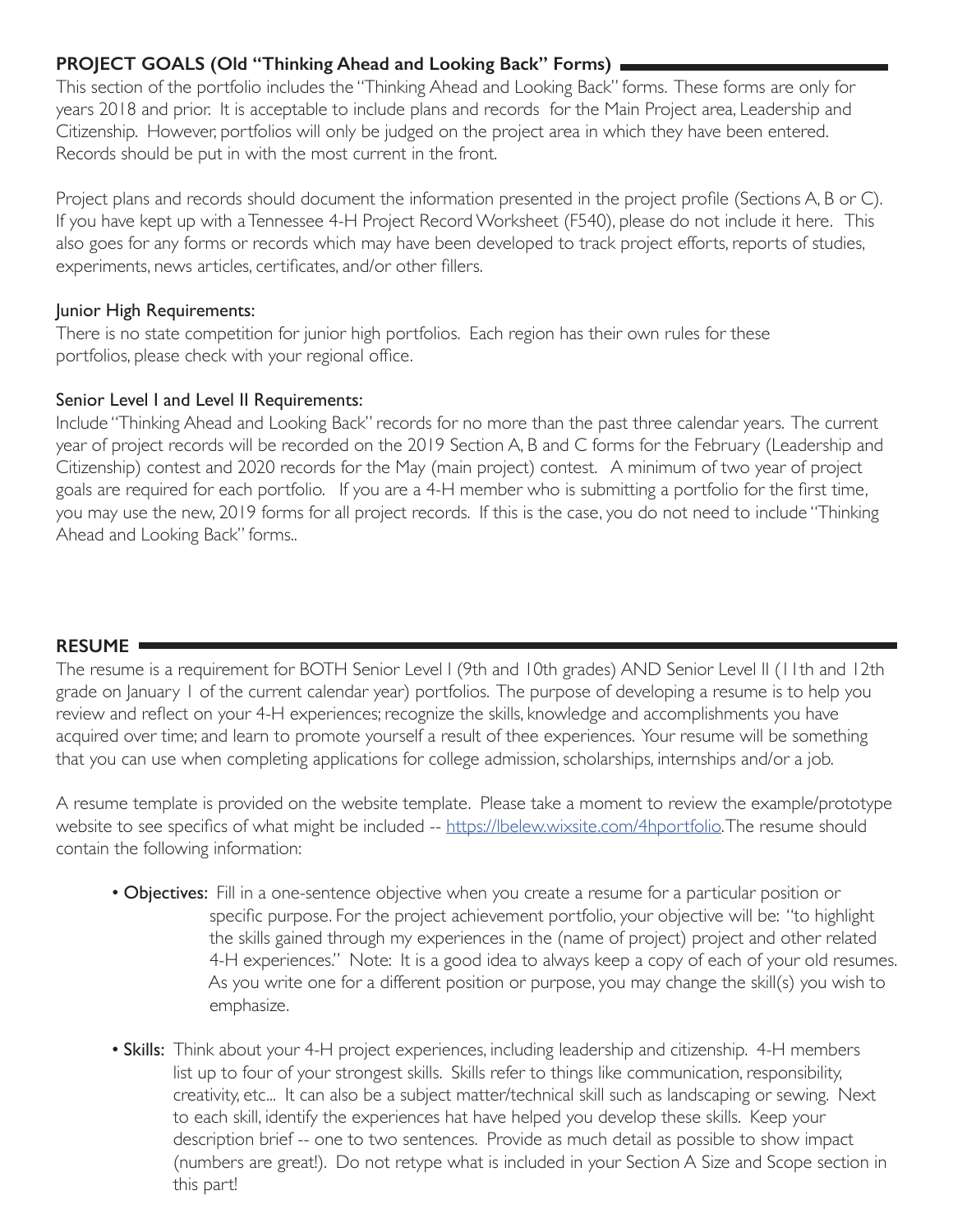• Education: List your academic major or area of strongest interest. Include name of school, city, state, date you received or expect to receive your diploma and the dates attended.

#### • Optional Resume Items:

You are encouraged to include additional items if this is applicable. Such items may include, but are not limited to, the following:

- Work Experience: (optional) If you have been employed or have been in a non--paid work situation or internship, please list your employers here. Begin with your most recent job and work backwards. Include the employer, city, sate, and dates (month/year that you were employed and brief description of your responsibilities.
- Hobbies: Include activities that may have or may have not been included in other sections of your portfolio.
- Awards and Honors: (optional) List honors, awards or other recognition you have received for achievements in not only 4-H, but also academia, arts, sports, community service, citizenship, leadership, etc...

#### **PHOTOS**

A template is included in the website template for photos. There are three sections with five(5) photos each. A total of 15 photos may be used. Photographs should be included to illustrate the highlights of the project activity in which the portfolio is entered. They may be individual photos or a photo sequence. They may show honors and recognition received, special practices followed and year-to-year progress, but all photos should be clear and easy to see and action-oriented. Black and white photos are fine to include. A description of what the photos are representing should be included. A template for this descriptive paragraph is provided.

## **OTHER PROJECT RECORDS**

4-H'ers may include 10 pages of documentation that relates to their project work. Remember, project plans and records should document the information presented in the project profile (Sections A, B or C). and be included in the "Main Project Plans and Records." All other records go in this section. If you have kept up with a Tennessee 4-H Project Record Worksheet (F540), it may be included here. Other documentation that may go into the section include any forms or records which may have been developed to track project efforts, reports of studies, experiments, news articles, certificates, and/or other fillers.

It is important that whatever is included be meaningful and support the project work. Again, the portfolio is not a scrapbook. You may include documentation for ALL sections (A, B and C) or you may focus the documentation on just the main project area in which you are competing.